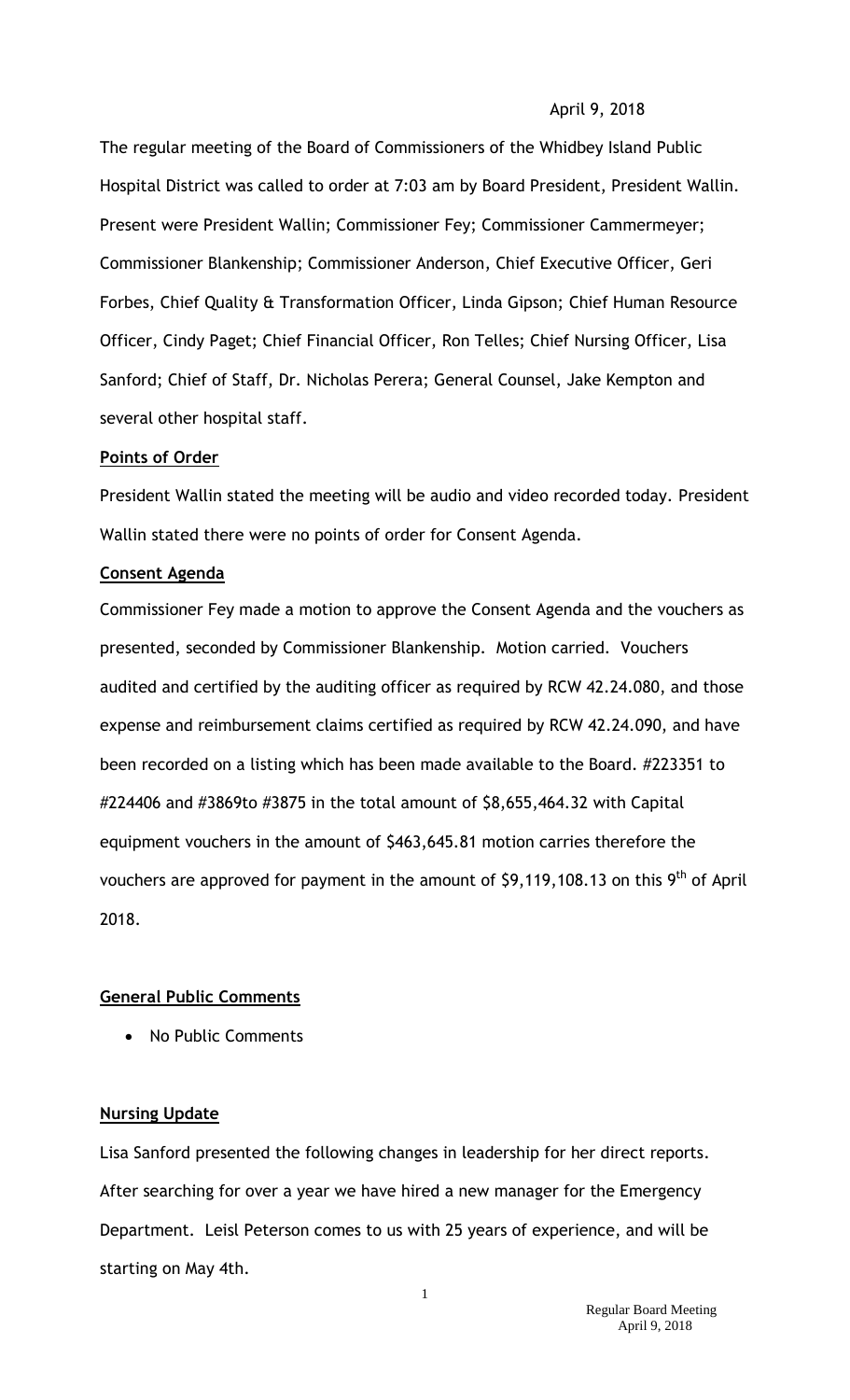Pharmacy Director, Michelle Lionas, will be leaving WhidbeyHealth, her last day will be April 12th. Cardinal Health will be sending Tami Morford as an Interim Director as we search for a permanent replacement.

WhidbeyHealth recently started working with Provation to improve build care plans within Meditech. Bert Balagot and Mitzi Lantz from our clinical informatics team are leading this project, with the goal of providing improved patient care, patient education, and documentation.

Kudos are extended to, Colleen Klamm and Chris Tumblin, who teamed up last fall to change the flu immunizations process for WhidbeyHealth. The Washington State Hospital Association (WSHA) recognized WhidbeyHealth this year for its significant improvement with immunizations of staff. Colleen Klamm will be presenting at the WSHA meeting in July, in regards to progress and work done here at WhidbeyHealth.

## **Quality Update**

Linda Gipson, CQTO reports on the following:

Linda gave a presentation and education to the Board on the Emergency Medical Treatment and Labor Act (EMTALA).

EMTALA applies to anyone who comes to the ED requesting care, and anyone who comes to the hospital looking for the ED. The 250 yard rule applies to this act which includes, our parking lots and sidewalks, with few restrictions.

For compliance purposes you need to know the organization must:

- a) must have a Compliance Plan
- b) having reporting requirements
- c) keeping medical records for 5 years
- d) follow signage requirements

A new EMTALA policy will be sent out in the very near future, and each of the Board members will need to sign off on the policy.

Patient Management Requirements:

- Screening for an Emergency Medical Condition
- Stabilizing Treatment
- Appropriate Transfer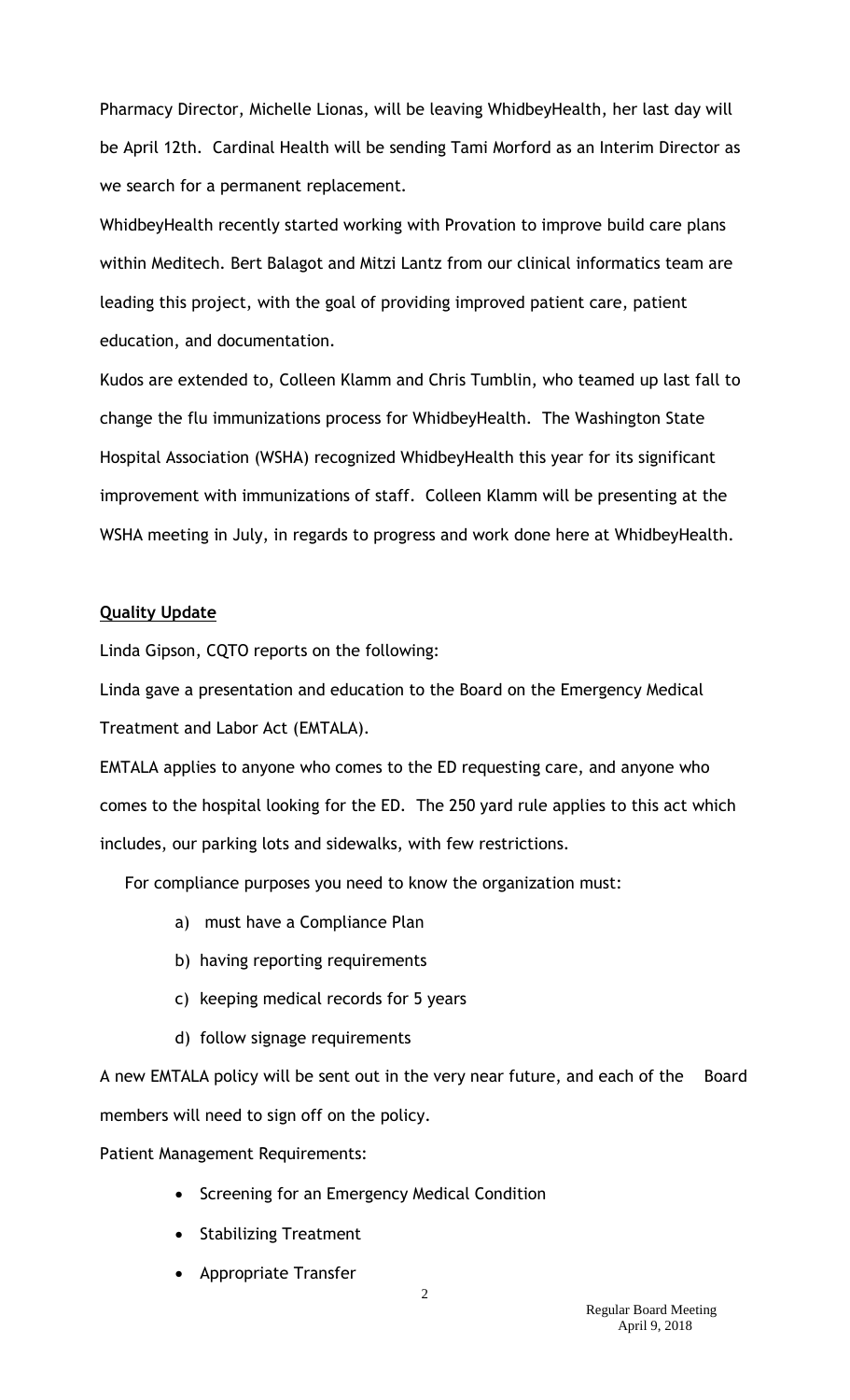The medical screening Exam process is discussed, explaining the process of an emergency versus a non-emergency situation.

In closing special risk considerations are presented. The EMTALA fines doubled this year. One singular violation is a \$50,000 fine for a hospital, and \$100,000 for physicians.

## **Medical Staff Report**

Dr. Nick Perera, Chief of Staff reported the following:

New Medical Staff joining us this month, Thomas Harris, DO, as the new Medical Director of Careage.

Dr. Perera requested approval of the proposed bylaws Amendment: Article XIV-EMTALA.

Commissioner Blankenship made a motion, seconded by Commissioner Anderson to approve proposed Bylaws Amendment Article XIV-EMTALA. Motion carried.

Dr. Nicholas Perera presented the following Initial Appointments:

Thomas Harris, DO, Family Medicine Provisional Active

Commissioner Blankenship made a motion, seconded by Commissioner Fey to approve the Initial Appointment as presented. Motion carried.

Dr. Nicholas Perera presented the following Advancements:

| Kiran Chaturvedi, MD, Pathology    | Provisional to Courtesy   |
|------------------------------------|---------------------------|
| Eduardo Chua, MD, Gastroenterology | Provisional to Courtesy   |
| Nicole DiRenzio, MD                | Provisional Consulting to |
|                                    | Telemedicine              |
| Nelly Norrell, MD                  | Provisional Consulting to |
|                                    | <b>Telemedicine</b>       |

Commissioner Anderson made a motion, seconded by Commissioner Fey to approve the Advancements as presented. Motion carried.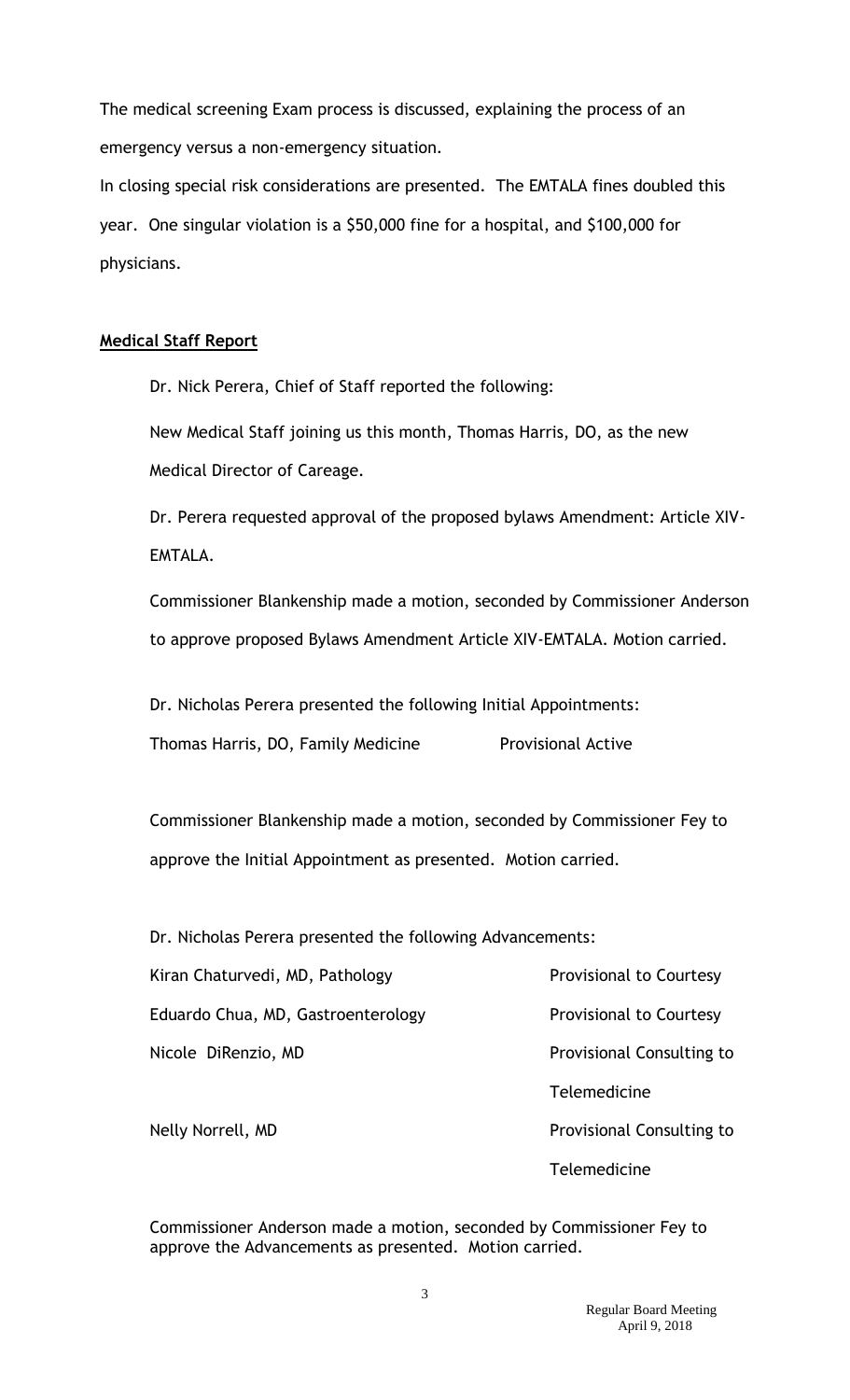Dr. Nicholas Perera presented the following Reappointments:

| Kelly Lloyd, MD, Pathology         | Courtesy            |
|------------------------------------|---------------------|
| Lee W. Roof, MD, Internal Medicine | Active              |
| Ravi Menon, MD, Tele-Neurology     | Consulting to       |
|                                    | <b>Telemedicine</b> |

Commissioner Fey made a motion, seconded by Commissioner Blankenship to approve the Reappointments as presented. Motion carried.

## **Staff and Status Reports from Administration**

Administrative Update

Geri Forbes, CEO reports with the following:

Island County was named one of the healthiest communities in the nation. US News' Healthiest Communities Honor report has been published with Island County coming in at number 26. We are proud to be working in this community and helping strive to keep it healthy.

WhidbeyHealth Board President, Ron Wallin, was awarded with the Outstanding Contribution to Rural Health Award at the Washington Rural Health Association Conference. The award is based on overall contributions made to benefit the rural health community. The staff and community want to thank Mr. Wallin for all that he has done and continues to do.

WhidbeyHealth held a public meeting to notify the public that it is seeking a USDA Rural Health Loan. The loan would finance long overdue infrastructure needs including HVAC and electrical updates. This loan is a federal government loan which offers an appealing 3.25 to 3.75 percent interest rate, and can be paid off over 30-40 years.

The annual employee recognition ceremony was held in the WhidbeyHealth Café. 52 employees were honored for having worked 5 or more years. Belinda Hawkins and Deborah Grothhaus Armstrong, were awarded with their 35 and 40 year pin respectively. This was a wonderful event and opportunity for our leaders and Board to say thank you to all of our staff.

4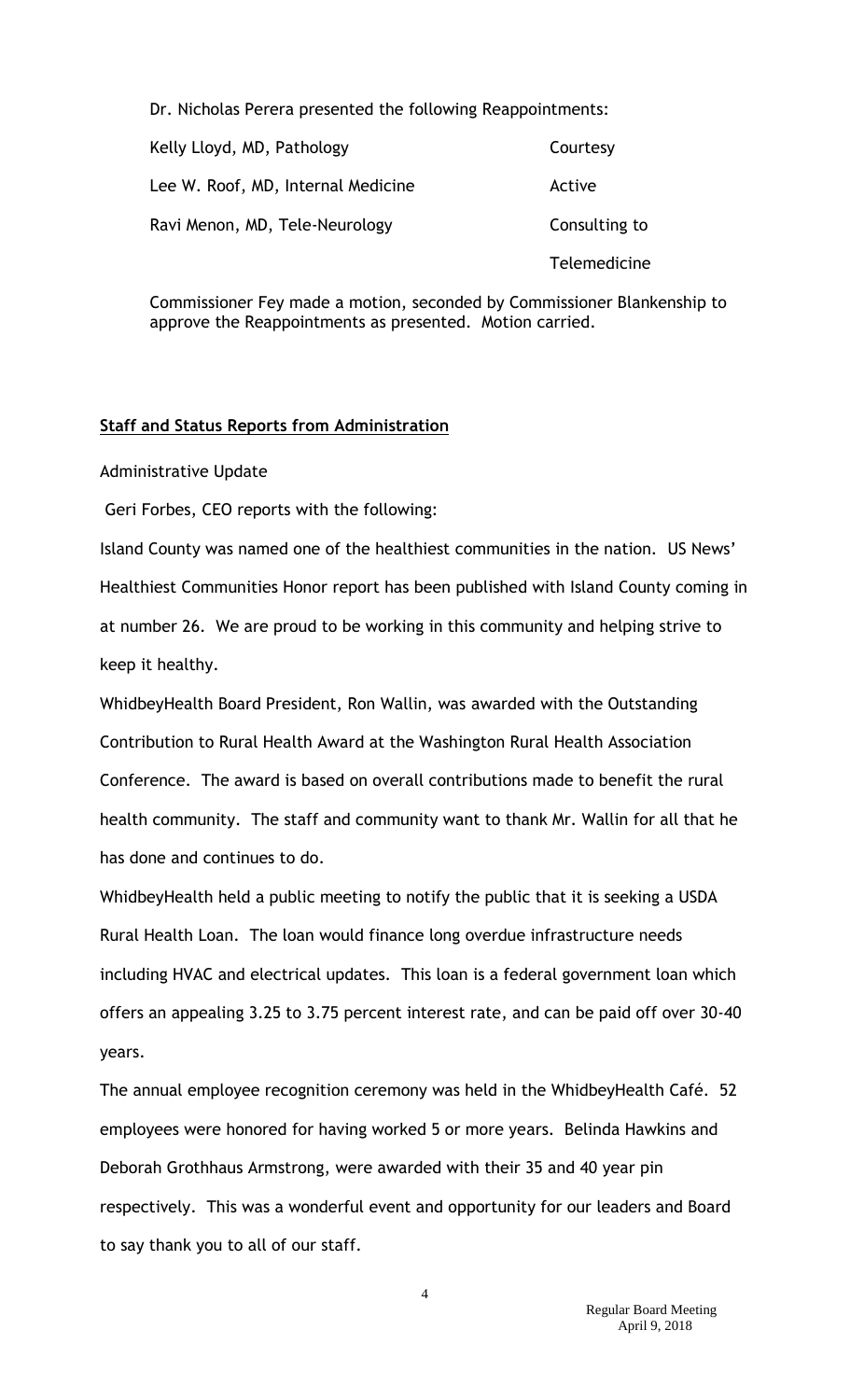New Medicare cards are going to begin finding their way into mailboxes. We want to continually educate the public and staff to be on the lookout for these cards. WhidbeyHealth Employee Council stuffed over 1,300 plastic Easter eggs with treats and over \$285 which were hidden and found all around the hospital. The Employee Council has done this event for the past few years and our employees have truly enjoyed the hunt.

Save the date for the 2<sup>nd</sup> Annual WhidbeyHealth Foundation Gala on Saturday June 2<sup>nd</sup> at the Dancing Fish Vineyards. Foundation Executive Director Helen Taylor will be sending out invitations later next month, and if you would like to be added to the list please contact our Foundation office.

### **Washington Rural Health Collaborative:**

Holly Greenwood, Executive Director from the Collaborative, gave a presentation regarding the Washington Rural Health Collaborative.

Healthcare systems have transformed into a highly complex and changing industry. As a result, individual rural hospitals are unable to maximize value, bandwidth, bottomline, efficiencies, and opportunities. The collaborative's mission is to assist Rural Hospitals with initiatives, joint contracting/purchasing power, and support. WhidbeyHealth utilizes five different services offered through the collaboratives joint contracting alone.

Currently, the collaborative has 15 critical access hospitals across the state, providing each hospital to come together and make a greater impact. The district as a whole averages a daily census is 102 patients, employs 3,612 full-time employees, and tallies 765,788 outpatient visits per year. As the collaborative grows it strengthens our negotiating powers and enables us to grow our rural hospitals.

### **Finance:**

Ron Telles, CFO, discussed and presented the following financials for February 2018:

- 1. Clinic Visits were higher in comparison to the past years, especially for a short month. Cabot clinic had a very high month.
- 2. ED was on trend with previous years and very low.
- 3. Surgeries were down this month again for inpatient. Outpatient surgeries are on trend.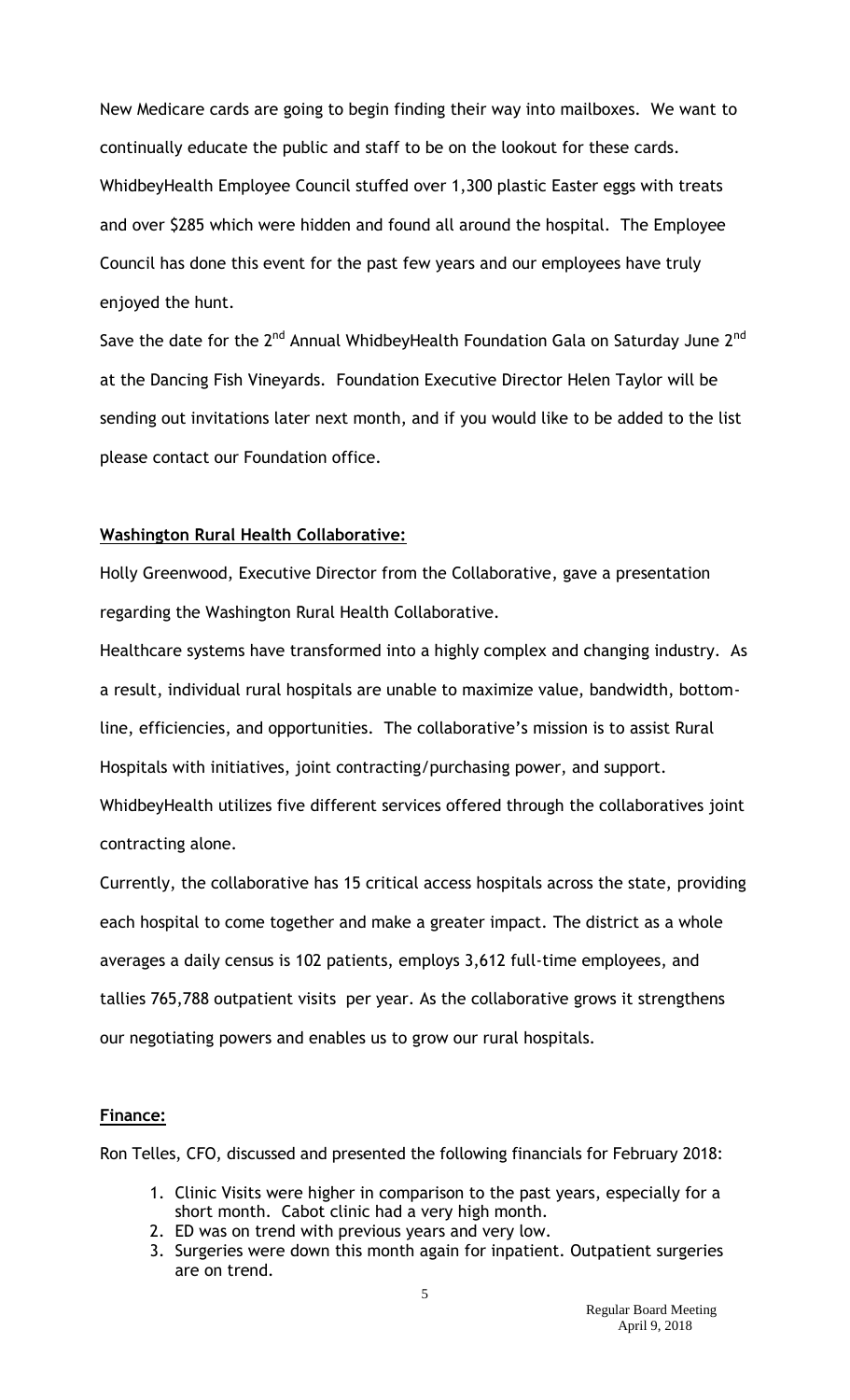- 4. Patient days are down again this month on trend with previous years, as is discharge days.
- 5. Operationally, it was a loss, largely still impacted by pharmacy.

# **Board Items:**

Roger Meyers presents Resolution 382 EMS Levy.

Commissioner Cammermeyer made a motion, seconded by Commissioner

Blankenship to approve Resolution 382 EMS Levy. Motion carried.

President Wallin notes that the Board will proceed into Executive Session,

Agenda is as follows:

- a) Current or potential litigation. RCW 42.30.110 (1)(i)
- b) Performance of a public employee. RCW 42.30.110 (1)(g)

Board members adjourned into Executive Session at 8:30am Board reconvened at 9:28am

# **Agenda Items For Next Board Meeting**

President Wallin noted for the next Board meeting:

1) Next Board meeting will be held Monday, May 14th at 7:00 am.

# **Adjournment**

There being no further business, Commissioner Wallin called for a motion to adjourn,

seconded by Commissioner Blankenship to adjourn the meeting at 9:30 am. Motion carried.

President of the Commission

\_\_\_\_\_\_\_\_\_\_\_\_\_\_\_\_\_\_\_\_\_\_\_\_\_\_\_\_\_\_\_\_\_\_\_\_\_\_\_\_\_\_\_\_\_\_

\_\_\_\_\_\_\_\_\_\_\_\_\_\_\_\_\_\_\_\_\_\_\_\_\_\_\_\_\_\_\_\_\_\_\_\_\_\_\_\_\_\_\_\_\_\_

Secretary of the Commission

\_\_\_\_\_\_\_\_\_\_\_\_\_\_\_\_\_\_\_\_\_\_\_\_\_\_\_\_\_\_\_\_\_\_\_\_\_\_\_\_\_\_\_\_\_\_